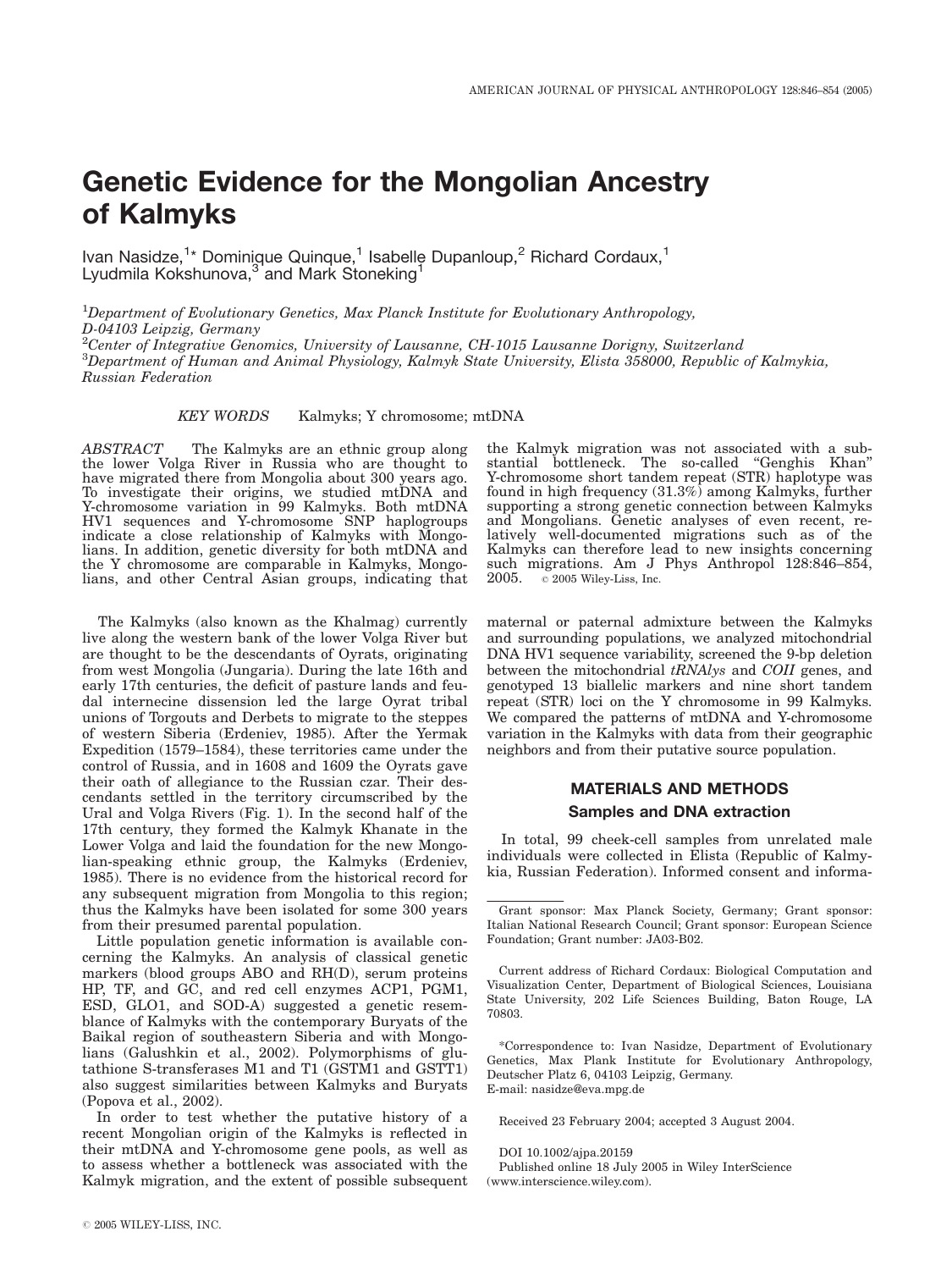

Fig. 1. Map of Russia (above) and Eurasia (below), showing present location of Kalmyks and area of their putative origin.

tion about birthplace, parents, and grandparents were obtained from all donors.

Genomic DNA from cheek-cell swabs was extracted using a salting-out procedure (Miller et al., 1988).

#### Mitochondrial DNA

The first hypervariable segment of the noncoding mtDNA control region (HVI) was amplified with primers L15996 and H16410 (Vigilant et al., 1989), as described previously (Redd et al., 1995). The nested primers L16001 (Cordaux et al., 2003) and H16401 (Vigilant et al., 1989) were then used to determine sequences for both strands of PCR products with the DNA Sequencing Kit (Perkin-Elmer), following the protocol recommended by the supplier, and with an ABI 3700 automated DNA sequencer. Sequences with a C at position 16189 (Anderson et al., 1981) usually terminated prematurely at the ''C-stretch'' region (positions 16184–16193); these were sequenced again in each direction, so that each base was determined twice.

Published mtDNA HV1 sequences were also used from 139 Sakha and 56 Evens (Pakendorf et al., 2003), 46 Itel'men (Schurr et al., 1999), 36 Tuvinians and 76 Buryats (Derenko et al., 2002), 58 Evenks (Torroni et al., 1993), 84 Xi'an and 82 Changsha Han Chinese (Oota et al., 2002), 89 Japanese (Horai et al., 1996), 102 Russians (Orekhov et al., 1999), 18 Slavs (Maliarchuk et al., 1995), 55 Kazakhs and 94 Kyrgiz (Comas et al., 1998), 103 Mongolians (Khalkha and Daridanga) (Kolman et al., 1996), 17 Altaians (Shields et al., 1993), and 13 Mari (Sajantila et al., 1995).

The 9-bp deletion in the COII-tRNA<sup>lys</sup> intergenic region was screened in all samples, as described elsewhere (Redd et al., 1995). For comparative analyses, published data for this marker were used from Siberia, Central Asia, and East Asia (Sambungyin et al., 1991; Harihara et al., 1992; Petrischev et al., 1993).

# Y chromosome

Twelve Y-chromosomal SNP markers (M130 (RPS4Y), M48, M9, M46 (TAT C), M89, M124, M45, M173, M17, M201, M170, and M172) (Underhill et al., 2000; Zerjal et al., 1997) and the YAP Alu insertion polymorphism were typed (Hammer and Horai, 1995). The markers M9, M46, and RPS4Y were typed by means of PCR-RFLP assays, as described elsewhere (Kayser et al., 2000; Zerjal et al., 1997). The markers M17, M124, M170, M172, and M201 were typed using primer-introduced restriction analysis (PIRA)-PCR assays (Yoshimoto et al., 1993), as described previously (Cordaux et al., 2004). M89 was typed by a PIRA-PCR assay, as described previously (Kayser et al., 2000a). New PIRA-PCR assays were designed for M173, M48, and M45 (Table 1). The YAP Alu insertion was typed as described previously (Hammer et al., 1995). Samples were genotyped according to hierarchical order of the markers (Underhill et al., 2000). The Y-SNP haplogroup nomenclature used here is according to the recommendations of the Y Chromosome Consortium (2002).

Published Y-SNP data from East Europe and Central and East Asia were used from 42 Tuvinians, 24 Mongolians, 45 Koreans, 44 Karakalpak, 56 Uzbek (Bukhara), 68 Uzbek (Surkhandarya), 70 Uzbek (Khorezm), 43 Uzbek (Tashkent), 63 Uzbek (Fergana Valley), 45 Uzbek (Samarkand), 25 Ishkashimi, 30 Bartangi, 44 Shugrian, 31 Yagnobi, 22 Tajik (Koiant), 16 Tajik (Dushambe), 52 Kyrgiz, 40 Dungan, 54 Kazakh, 41 Uigur, 28 Pomor, 49 Russians (North), 89 Russians (Tashkent), and 38 Kazan Tatar (Wells et al., 2001).

Nine Y-chromosome short tandem repeat (Y-STR) loci were analyzed: DYS19 (synonymous with DYS394, amplified with a different primer set as described elsewhere) (Kayser et al., 2001), DYS385a, DYS385b, DYS389I, DYS389II, DYS390, DYS391, DYS392, and DYS393. These loci were amplified in pentaplex and quadruplex PCRs, or alternatively in a single nanoplex PCR, and analyzed on an ABI PRISM 377 DNA sequencer (Applied Biosystems), as described elsewhere (Kayser et al., 1997). In order to distinguish genotypes at the duplicated DYS385a and DYS385b loci, an additional PCR was carried out (Kittler et al., 2003) and analyzed on an ABI PRISM 377 DNA sequencer (Applied Biosystems).

# Statistical analysis

Basic parameters of molecular diversity and population genetic structure, including analyses of molecular variance (AMOVA) and a minimum spanning network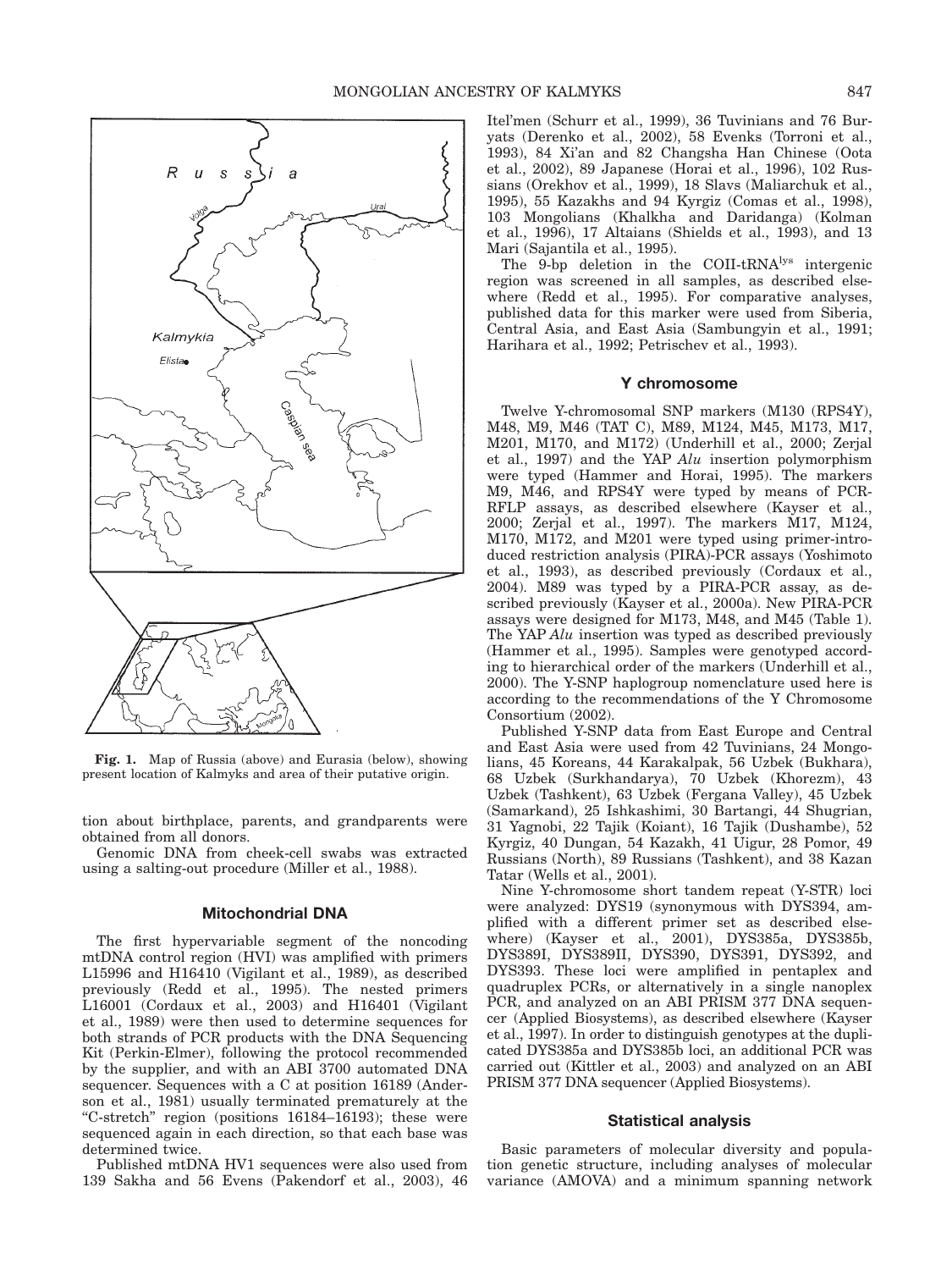#### 848 I. NASIDZE ET AL.

TABLE 1. PIRA-PCR assays for Y-chromosome SNPs M45, M48, and M173 Y chromosome  $SNPs^1$ 

| Marker | <b>Primers</b>                                                  | Restriction enzymes | Sizes of digested PCR products   |
|--------|-----------------------------------------------------------------|---------------------|----------------------------------|
| M45    | For-AATTGGCAGTGAAAAATTATAGCTA<br>Rev-AACTCTCCTACTCTGATGAGCA     | Nla                 | $128 \text{ bp} + 23 \text{ bp}$ |
| M48    | For-AATTGGCAGTGAAAAATTATAGCTA<br>Rev-TCAATGTAAATGTTAGTATAAGGATG | BstF5I              | $60 \text{ bp} + 30 \text{ bp}$  |
| M173   | For-TTACAATTCAAGGGCATTTAGGA<br>Rev-AGGTGTATCTGGCATCCGTTA        | Nla                 | $129$ bp $+23$ bp                |

 $1$  Derived state of each SNP is digested by restriction enzyme.

TABLE 2. Parameters summarizing some characteristics of mtDNA HV1 sequence variability in Kalmykians<sup>1</sup>

|                        |     | No. of     | Haplotype          |            |            |                         |
|------------------------|-----|------------|--------------------|------------|------------|-------------------------|
| Population             | N   | haplotypes | diversity $\pm$ SE | <b>MPD</b> | Tajima's D | Source                  |
| Kalmykians             | 99  | 85         | $0.996 \pm 0.002$  | 6.80       | $-1.83$    | <b>Present study</b>    |
| Tuvinians              | 36  | 28         | $0.978 \pm 0.015$  | 6.89       | $-1.14$    | Derenko et al., 2002    |
| Sakha                  | 139 | 44         | $0.961 \pm 0.007$  | 6.47       | $-1.20$    | Pakendorf et al., 2003  |
| Itel'men               | 46  | 18         | $0.929 \pm 0.022$  | 4.14       | $-0.57$    | Schurr et al., 1999     |
| Evens                  | 56  | 25         | $0.949 \pm 0.016$  | 5.59       | $-0.95$    | Pakendorf et al., 2003  |
| Evenks                 | 58  | 23         | $0.936 + 0.017$    | 6.09       | $-0.98$    | Torroni et al., 1993    |
| Xi'an (Han Chinese)    | 84  | 76         | $0.997 \pm 0.002$  | 5.82       | $-1.77$    | Oota et al., 2002       |
| Changsha (Han Chinese) | 82  | 70         | $0.995 \pm 0.003$  | 6.22       | $-1.87$    | Oota et al., 2002       |
| Japanese               | 89  | 62         | $0.982 \pm 0.006$  | 5.01       | $-1.99$    | Horai et al., 1996      |
| Buryats                | 76  | 58         | $0.992 + 0.004$    | 7.14       | $^{-1.83}$ | Derenko et al., 2002    |
| Russians               | 102 | 63         | $0.964 \pm 0.012$  | 4.22       | $-1.99$    | Orekhov et al., 1999    |
| Slavs                  | 18  | 18         | $1.000 \pm 0.019$  | 4.41       | $-1.35$    | Maliarchuk et al., 1995 |
| Kazakh                 | 55  | 45         | $0.990 \pm 0.006$  | 6.64       | $-1.81$    | Comas et al., 1998      |
| Kirgiz                 | 94  | 69         | $0.989 \pm 0.004$  | 6.25       | $-1.95$    | Comas et al., 1998      |
| Mongolians             | 103 | 82         | $0.995 \pm 0.002$  | 6.51       | $-1.82$    | Kolman et al., 1996     |
| Mari                   | 13  | 10         | $0.949 \pm 0.051$  | 4.13       | $-1.22$    | Sajantila et al., 1995  |
| Altaians               | 17  | 16         | $0.993 \pm 0.023$  | 5.52       | $-1.25$    | Shields et al., 1993    |

<sup>1</sup>Data from some Siberian and Central and East Asian populations are given for comparison. N, sample size; MPD, mean number of pairwise differences.

for Y-STR haplotypes, were calculated using the software package Arlequin 2.000 (Schneider et al., 2000).  $F_{st}$ values were calculated based on the number of pairwise differences between HV1 sequences or Y-SNP haplotypes; the statistical significance of  $F_{st}$  values was estimated by permutation analysis, using 10,000 permutations. The statistical significance of the correlation between genetic distance matrices based on mtDNA HV1 sequences and Y-chromosome SNP-haplogroups was evaluated by the Mantel test with 10,000 permutations. The STATISTICA package (StatSoft, Inc.) was used for multidimensional scaling (MDS) analysis. Network analysis for mtDNA HVI sequence data was carried out using the software package NETWORK version 3.1 (Bandelt et al., 1999), and a neighbor-joining tree of the HV1 sequences was constructed using PYLIP (Felsenstein, 1993).

#### RESULTS

#### MtDNA variation

In total, 377 bp of the mtDNA HV1 region, comprising nucleotide positions 16024–16400 (Anderson et al., 1981), were determined for 99 Kalmyks. For the purposes of comparing the sequences reported here with published data, further analyses were restricted to 365 bp (nucleotide positions 16024–16388) of HV1. As a check on the accuracy of the HV1 sequences, we used the network method to search for so-called ''phantom'' mutations (Bandelt et al., 2002). No such artifacts were found in the Kalmykian HVI sequences (analysis not shown). The sequences will be deposited in the HVRbase database (www.HVRbase.de) at time of publication.

Parameters summarizing some characteristics of mtDNA HV1 sequence variability in Kalmyks and additional Central and East Asian and East European populations are presented in Table 2. The haplotype diversity was 0.996, among the highest values observed in groups from this region (Table 2). The mean number of pairwise nucleotide differences (MPD) was 6.80, which exceeds the upper limit of the range of MPD values in European groups (3.15–5.03) (Comas et al., 1997), but is comparable to the MPD values for Central Asian groups (5.91– 6.64) (Comas et al., 1998).

Pairwise  $F_{st}$  values indicate that the lowest values are found between Kalmyks and Mongolians ( $F_{st} = 0.007$ , P  $= 0.029$ , and then between these two groups and Central and East Asians. An MDS plot (Fig. 2A) based on the individual pairwise  $F_{st}$  values further confirms these observations: the Kalmyks cluster with Mongolians, Kazakh, Kyrgiz, Buryats, and some other Central and East Asian populations. The Eastern European groups cluster separately from the Kalmyks.

Although these analyses indicate that Kalmyk HV1 sequences as a whole group with Mongolian sequences, it may be that some individual Kalmyk HV1 sequences are of east European (or other) origin. We therefore constructed a neighbor-joining tree (based on p-distances, i.e., the number of pairwise differences) of the 304 individual mtDNA HVI sequences from Russians, Kalmyks, and Mongolians. The majority of Kalmyk HV1 sequences (more then 80%) clustered with Mongolian sequences, whereas Russian sequences formed separate branches on the tree, with only few of the Kalmyk sequences clustered with the Russian sequences (tree not shown).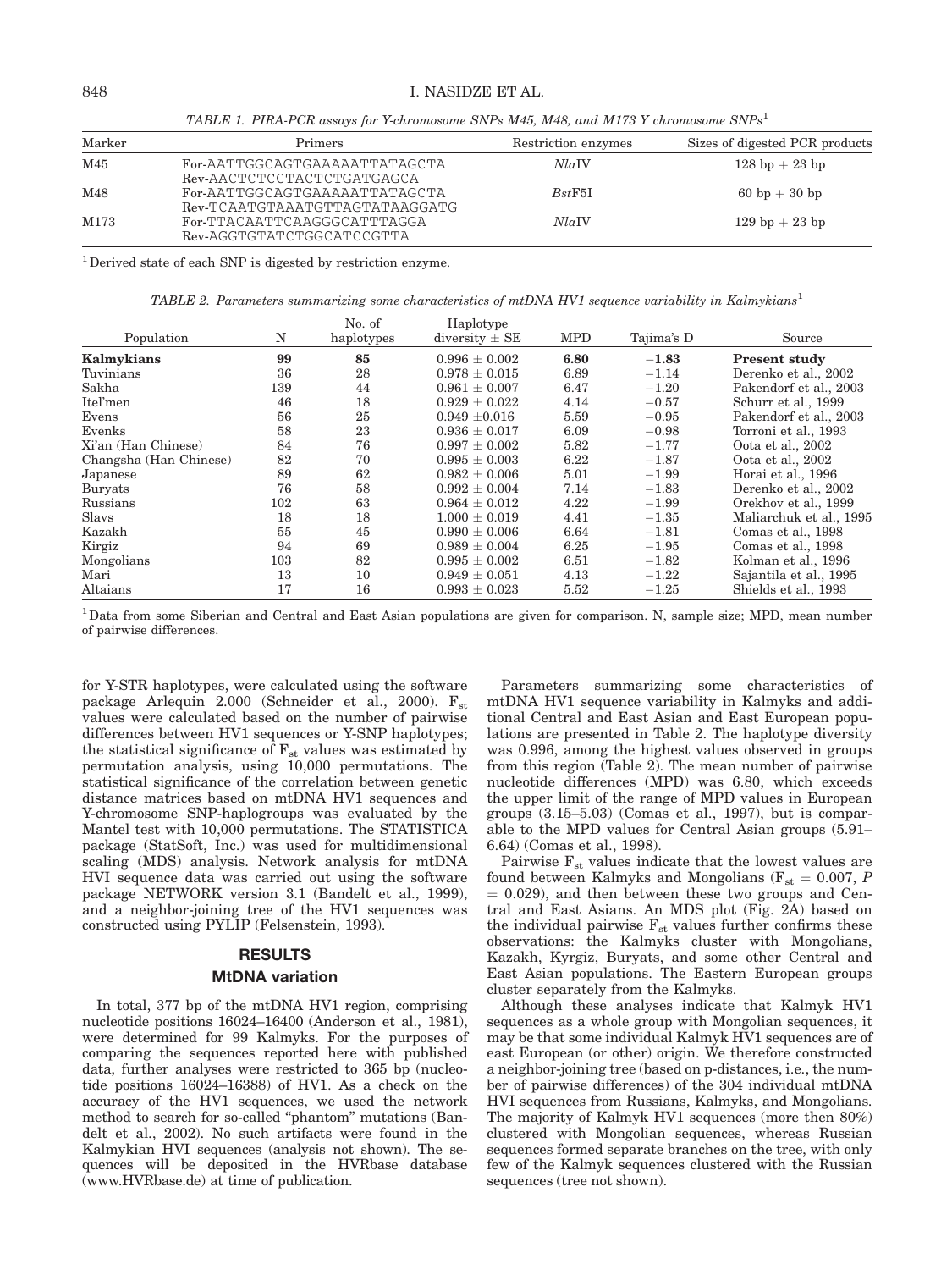

Fig. 2. MDS plots based on pairwise  $F_{st}$  values, showing relationships among Kalmykian, Eastern European, Siberian, and Central and East Asian populations. Kalmyks are represented by a star; Siberian groups by squares; Central Asian groups by circles; Eastern European groups by diamonds; and East Asian groups by triangles. A: MtDNA HVI sequence data. Stress value for MDS plot is 0.092. Names of populations are abbreviated as follows: Alt, Altaians; Jap, Japanese; Kaz, Kazakhs; Mon, Mongolians; Tuv, Tuvinians; Kyrg, Kyrgiz; Bur, Buryats. B: Y-chromosome SNP data. Stress value for MDS plot is 0.117. Names of populations are abbreviated as follows: Tuv, Tuvinians; Dung, Dungans; Pom, Pomors; Rus\_N, Russians (North); Rus\_T, Russians (Tashkent); Kyr, Kyrgiz; Taj\_K, Tajiks (Koinat); Taj\_D, Tajiks (Dushambe); Yag, Yagnobi; Kaz\_Tat, Kazan Tatars; Karak, Karakalpak; Uig, Uigurs; Uz\_F, Uzbeks (Fergana); Uz\_S, Uzbek (Surkhadarya); Uz\_K, Uzbek (Khorezm); Uz\_T, Uzbek (Tashkent); Uz\_B, Uzbeks (Bukhara); Shug, Shugrian; Ishk, Ishkashimi.

The frequency of the COII-tRNA<sup>lys</sup> intergenic 9-bp deletion was about 7% in Kalmyks, similar to the frequency observed in Koreans, Mongolians, and Buryats (Table 3). Since the 9-bp deletion is virtually absent in Eastern Europe (Table 3), these results further support a Central-East Asian origin of Kalmyks.

# Y-SNP haplogroups

Nine Y-SNP haplogroups were found in Kalmyks (Table 4). The most frequent haplogroups were C\* (RPS4Y) and C3c (M48), followed by  $K^*$  (M9) and P<sup>\*</sup> (M45); together, the frequency of these haplogroups was 0.858. Haplogroup C\* is common in Central Asian and Mongol populations, but absent in Eastern Europe (Table 4). Haplogroup C3c occurs at appreciable frequencies only in Mongolians and Kazakhs, while haplogroup K\* is widely distributed in virtually all Eastern European and Central and East Asian groups (Table 4). Haplogroup  $P^*$  is absent or present in very low frequencies in almost all Eastern European and Central and East Asian groups. The common Y-chromosome haplogroup N3\* in Eastern European groups was found only in one Kalmykian individual out of 99 (Table 4). The other Kamlykian Y-haplogroups occurred at low frequencies (less than 10%). Haplogroup diversity in Kalmyks (0.773) is as high as in Central Asian populations (average 0.762) and higher than in Eastern European groups (average 0.755).

Pairwise  $F_{st}$  comparisons showed a close relationship of Kalmyks with Mongolians ( $F_{st} = 0.010$ ,  $P = 0.221$ ); by contrast, Eastern European and Central Asian groups were more distant from the Kalmyks (average  $F_{st}$  = 0.224 and 0.164, respectively). The MDS plot (Fig. 2B) similarly groups Kalmyks with Mongolians, with Kazakhs as the next most similar group.

The Y-SNP M-201, which distinguishes haplogroup G\* from haplogroup F\*, was not analyzed by Wells at al. (2001) in the populations used for comparison. In our analyses, these individuals were classified as haplogroup F\*, although some unknown proportion could in fact be haplogroup  $G^*$ . To determine if this inability to distinguish between haplogroups F\* and G\* for some groups influences the results of MDS and  $F_{st}$  analyses, we classified all haplogroup G\* Kalmykian individuals as haplogroup F\* and repeated the analyses. The results (not shown) were essentially identical; thus the inability to distinguish between haplogroups F\* and G\* in some groups does not influence our conclusions.

The sample of Mongolians on which we base our conclusion of a close genetic relationship between Kalmyks and Mongolians is rather small, with only 24 individuals (Wells et al., 2001). Data on Y-SNP haplogroups are available for a larger sample of Mongolians (147 individuals) in Karafet et al. (2001). However, that study did not distinguish between haplogroups C\* (RPS4Y) and C3c (M48), which have frequencies of 0.24 and 0.37, respectively, in Kalmyks. Since failure to distinguish between these haplogroups could lead to inaccurate conclusions, in the above analyses we used the smaller Mongolian data set from Wells et al. (2001), in which haplogroups C\* and C3c were distinguished. Nevertheless, to investigate the influence of sample size on our conclusions, we included the data from Karafet et al. (2001) by combining haplogroups C\* and C3c; the resulting MDS plot (not shown) groups Mongolians from both studies with Kalmyks.

#### Y-STR haplotypes

Two male-specific alleles were observed at DYS19 in 31 Kalmyks, indicating a regional Y-chromosome duplication with subsequent microsatellite mutation. Fourteen haplotypes were observed (Table 5), all on the background of haplogroup C3c. Duplication of DYS19 was previously observed in Mongolian, Kazakh, and Kyrghiz Y chromosomes, albeit at low frequency in Kyrghiz and at higher frequencies in Mongolians and Kazakhs (C. Tyler-Smith, personal communication). Moreover, the duplication in Kazakhs mostly involves alleles 15 and 17, whereas both Mongolians and Kalymks mostly exhibit alleles 16 and 17 (C. Tyler-Smith, personal communication), further strengthening the connection between Mongolian and Kalmykian Y chromosomes.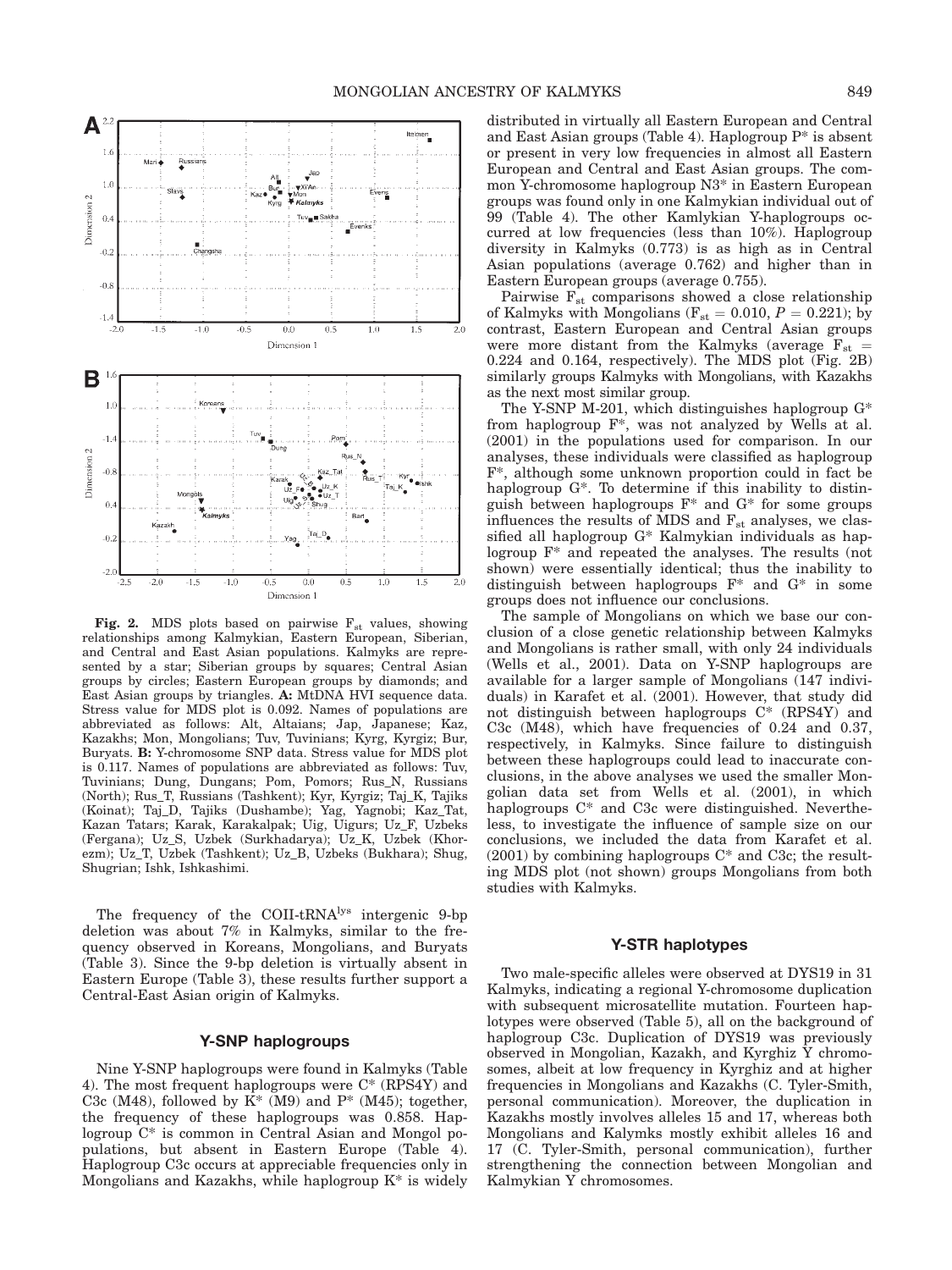# 850 I. NASIDZE ET AL.

|      | Source                  |  |
|------|-------------------------|--|
| $\%$ |                         |  |
| 7.07 | <b>Present study</b>    |  |
| 7.9  | Sambungyin et al., 1991 |  |
| 8.1  | Sambungyin et al., 1991 |  |
| 16.0 | Harihara et al., 1992   |  |
| 7.8  | Harihara et al., 1992   |  |
| 7.7  | Petrischev et al., 1993 |  |
| 10.2 | Petrischev et al., 1993 |  |
| 0.0  | Petrischev et al., 1993 |  |
| 0.0  | Maliarchuk et al., 1995 |  |
| 0.0  | Lahermo et al., 1996    |  |
| 0.0  | Lahermo et al., 1996    |  |
|      | 9-bp deletion           |  |

TABLE 3. Polymorphism of mtDNA 9-bp deletion in Kalmyks and comparative data from some Siberian, Central and East Asian, and European populations<sup>1</sup>

<sup>1</sup>N, sample size; n, absolute number of 9-bp deletions.

TABLE 4. Y-chromosome haplogroup frequencies in Kalmykians and additional populations from Eastern Europe and Central and East Asia (Wells et al., 2002)<sup>1</sup>

|                         |    | Haplogroups             |                           |            |                         |              |            |                         |               |                |                         |                          |               |                          |       |
|-------------------------|----|-------------------------|---------------------------|------------|-------------------------|--------------|------------|-------------------------|---------------|----------------|-------------------------|--------------------------|---------------|--------------------------|-------|
| Population              | N  | $\overline{E^*}$<br>YAP | $\overline{C^*}$<br>RPS4Y | C3c<br>M48 | $K^*$<br>M <sub>9</sub> | $N3*$<br>M46 | P1<br>M124 | $\overline{P^*}$<br>M45 | $R1*$<br>M173 | $R1a1*$<br>M17 | $\overline{F^*}$<br>M89 | $\overline{G^*}$<br>M201 | $J2*$<br>M172 | $\overline{1^*}$<br>M170 | HD    |
| Kalmykians              | 99 | 0.01                    | 0.24                      | 0.37       | 0.13                    | 0.01         | 0.06       | 0.11                    | 0.0           | 0.0            | 0.05                    | 0.01                     | 0.0           | 0.0                      | 0.773 |
| Tuvinian                | 42 | 0.00                    | 0.10                      | 0.07       | 0.47                    | 0.02         | 0.0        | 0.17                    | 0.02          | 0.14           | 0.0                     |                          | 0.0           | 0.0                      | 0.727 |
| Mongolian               | 24 | 0.04                    | 0.13                      | 0.46       | 0.25                    | 0.0          | 0.0        | 0.0                     | 0.0           | 0.04           | 0.08                    |                          | 0.0           | 0.0                      | 0.732 |
| Korean                  | 45 | 0.07                    | 0.16                      | 0.0        | 0.69                    | 0.0          | 0.0        | 0.06                    | 0.0           | 0.0            | 0.02                    |                          | 0.0           | 0.0                      | 0.503 |
| Karakalpak              | 44 | 0.0                     | 0.20                      | 0.02       | 0.25                    | 0.0          | 0.07       | 0.0                     | 0.09          | 0.18           | 0.09                    |                          | 0.09          | 0.0                      | 0.852 |
| Uzbek/Bukhara           | 56 | 0.02                    | 0.09                      | 0.0        | 0.19                    | 0.0          | 0.02       | 0.02                    | 0.07          | 0.25           | 0.18                    |                          | 0.16          | 0.0                      | 0.842 |
| Uzbek/<br>Surkhandarya  | 68 | 0.08                    | 0.12                      | 0.0        | 0.17                    | 0.04         | 0.01       | 0.04                    | 0.06          | 0.29           | 0.03                    |                          | 0.16          | 0.0                      | 0.846 |
| Uzbek/Khorezm           | 70 | 0.07                    | 0.06                      | 0.04       | 0.14                    | 0.01         | 0.01       | 0.09                    | 0.09          | 0.30           | 0.07                    |                          | 0.11          | 0.01                     | 0.862 |
| Uzbek/Tashkent          | 43 | 0.05                    | 0.07                      | 0.0        | 0.09                    | 0.02         | 0.02       | 0.05                    | 0.12          | 0.28           | 0.09                    |                          | 0.14          | 0.07                     | 0.877 |
| Uzbek/Fergana<br>Valley | 63 | 0.06                    | 0.13                      | 0.0        | 0.13                    | 0.0          | 0.05       | 0.05                    | 0.13          | 0.22           | 0.07                    |                          | 0.1           | 0.05                     | 0.885 |
| Uzbek/<br>Samarkand     | 45 | 0.02                    | 0.16                      | 0.02       | 0.15                    | 0.0          | 0.02       | 0.07                    | 0.11          | 0.13           | 0.13                    |                          | 0.16          | 0.02                     | 0.893 |
| Ishkashimi              | 25 | 0.0                     | 0.0                       | 0.0        | 0.12                    | 0.0          | 0.08       | 0.0                     | 0.04          | 0.68           | 0.08                    |                          | 0.0           | 0.0                      | 0.530 |
| Bartangi                | 30 | 0.0                     | 0.0                       | 0.0        | 0.0                     | 0.0          | 0.17       | 0.13                    | 0.03          | 0.4            | 0.23                    |                          | 0.03          | 0.0                      | 0.763 |
| Shugrian                | 44 | 0.11                    | 0.02                      | 0.0        | 0.16                    | 0.0          | 0.0        | 0.14                    | 0.07          | 0.23           | 0.16                    |                          | 0.11          | 0.0                      | 0.868 |
| Yagnobi                 | 31 | 0.0                     | 0.03                      | 0.0        | 0.13                    | 0.0          | 0.0        | 0.03                    | 0.32          | 0.16           | 0.0                     |                          | 0.32          | 0.0                      | 0.772 |
| Tajik/Koiant            | 22 | 0.0                     | 0.05                      | 0.05       | 0.05                    | 0.0          | 0.09       | 0.0                     | 0.0           | 0.64           | 0.03                    |                          | 0.09          | 0.0                      | 0.597 |
| Tajik/Dushambe          | 16 | 0.06                    | 0.00                      | 0.0        | 0.0                     | 0.0          | 0.06       | 0.0                     | 0.0           | 0.19           | 0.19                    |                          | 0.31          | 0.0                      | 0.795 |
| Kyrgyz                  | 52 | 0.00                    | 0.08                      | 0.08       | 0.10                    | 0.02         | 0.0        | 0.02                    | 0.02          | 0.63           | 0.02                    |                          | 0.02          | 0.02                     | 0.585 |
| Dungan                  | 40 | 0.00                    | 0.03                      | 0.0        | 0.48                    | 0.03         | 0.05       | 0.06                    | 0.05          | 0.1            | 0.05                    |                          | 0.13          | 0.03                     | 0.742 |
| Kazakh                  | 54 | 0.02                    | 0.09                      | 0.57       | 0.11                    | 0.02         | 0.02       | 0.06                    | 0.06          | 0.04           | 0.02                    |                          | 0.0           | 0.0                      | 0.653 |
| Uigur                   | 41 | 0.00                    | 0.15                      | 0.0        | 0.19                    | 0.02         | 0.0        | 0.07                    | 0.0           | 0.22           | 0.12                    |                          | 0.2           | 0.02                     | 0.854 |
| Pomor                   | 28 | 0.00                    | 0.0                       | 0.0        | 0.02                    | 0.43         | 0.0        | 0.0                     | 0.0           | 0.36           | 0.04                    |                          | 0.04          | 0.11                     | 0.698 |
| Russian/North           | 49 | 0.02                    | 0.0                       | 0.0        | 0.02                    | 0.20         | 0.0        | 0.0                     | 0.0           | 0.43           | 0.02                    |                          | 0.04          | 0.27                     | 0.716 |
| Russian/<br>Tashkent    | 89 | 0.03                    | 0.0                       | 0.0        | 0.06                    | 0.13         | 0.0        | 0.0                     | 0.07          | 0.47           | 0.03                    |                          | 0.08          | 0.12                     | 0.736 |
| Kazan Tatar             | 38 | 0.03                    | 0.0                       | 0.0        | 0.09                    | 0.13         | 0.0        | 0.05                    | 0.03          | 0.24           | 0.13                    |                          | 0.11          | 0.18                     | 0.869 |

 $<sup>1</sup>$  HD, haplotype diversity.</sup>

The Y-STR haplotypes In the haplogroup C3c background exhibit a ''star-like'' configuration in Kalmyks (Fig. 3), as observed previously for Y-STR haplotypes In the haplogroup C3c background in Mongolians (Zerjal et al., 2003). We estimated a time to most recent common ancestor (TMRCA) for the Kalmyk Y-STR haplotypes in the haplogroup C3c background, using the  $\rho$  estimate (Morral et al., 1994). Assuming a generation time of 30 years, the TMRCA estimate is 855 years (95% confidence interval limits,  $\sim 560-1,160$  years), which is in remarkable agreement with the TMRCA estimate of 860 years for this haplogroup in Mongolians (Zerjal et al., 2003).

# Comparison of mtDNA and Y-chromosome data

With respect to within-population diversity, the Kalmyks exhibit levels of Y-SNP haplogroup and mtDNA haplotype diversity that are comparable to East and Central Asian and Eastern European groups (Tables 2 and 5). The pairwise  $F_{st}$  value based on Y-SNP haplogroups is lowest between Kalymks and Mongolians ( $F_{st} = 0.010$ ), followed by Central Asian groups (average  $F_{st} = 0.164$ ) and then Eastern European groups (average  $F_{st} = 0.224$ ). Similarly, based on mtDNA HV1 sequences, the lowest  $F_{st}$  value is between Kalmyks and Mongolians ( $F_{st} = 0.007$ ), followed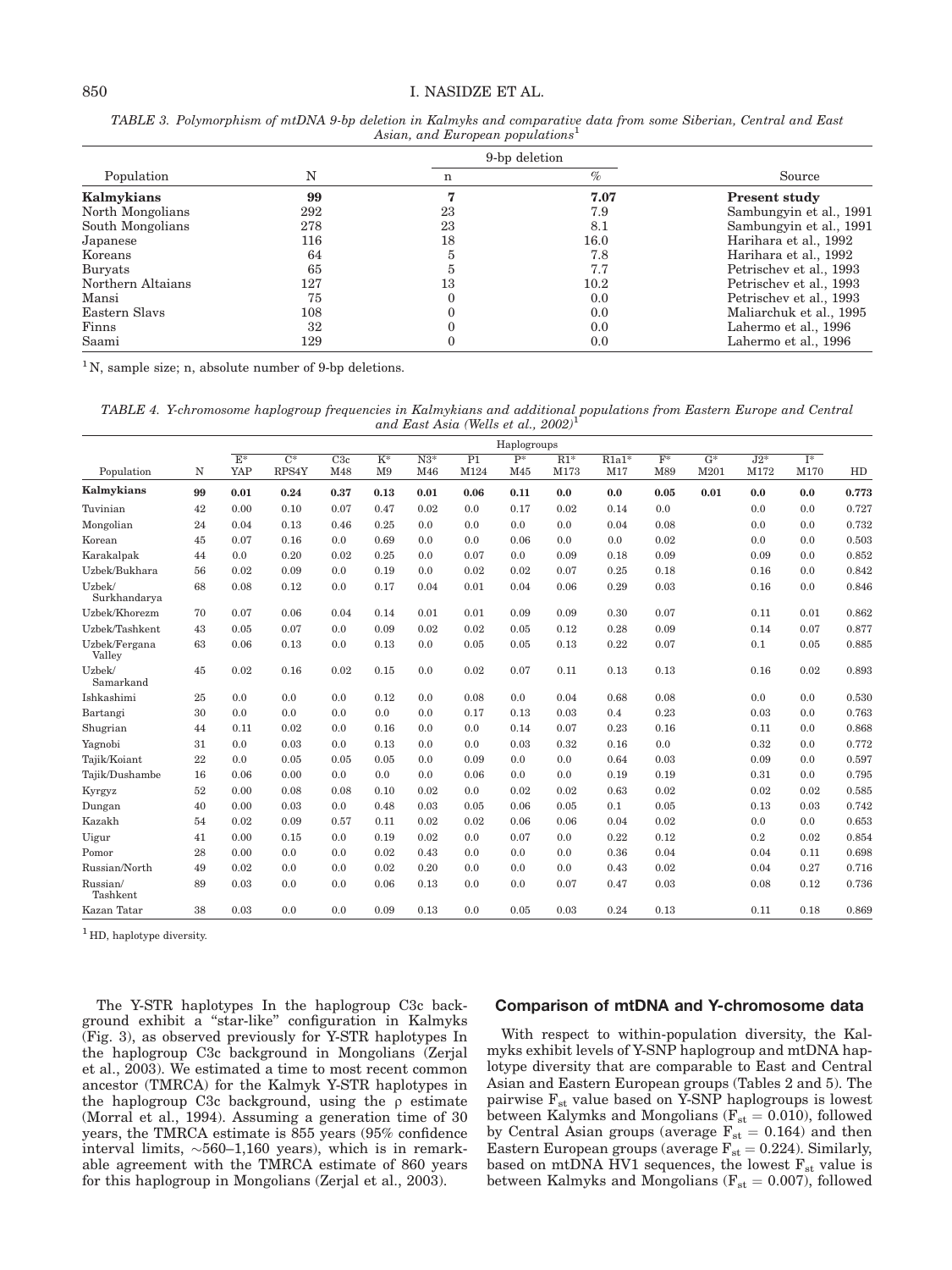|              | Y-STR loci    |               |               |               |               |         |         |                |                |                          |  |
|--------------|---------------|---------------|---------------|---------------|---------------|---------|---------|----------------|----------------|--------------------------|--|
| Haplotypes   | <b>DYS393</b> | <b>DYS390</b> | <b>DYS394</b> | <b>DYS391</b> | <b>DYS392</b> | DYS385a | DYS385b | <b>DYS389I</b> | DYS389II       | Number of<br>individuals |  |
|              | 13            | 24            | 16/17         | 9             | 11            | 12      | 12      | 11             | 17             | 13                       |  |
|              | 13            | 24            | 16/17         | 9             | 11            | 12      | 13      | 11             | 1 <sub>7</sub> |                          |  |
| 3            | 13            | 25            | 16/17         | 9             | 11            | 12      | 12      | 11             | 17             |                          |  |
|              | 13            | 24            | 16/17         | 9             | 11            | 12      | 12      | 12             | 17             |                          |  |
| <sub>3</sub> | 13            | 24            | 16/17         | 9             | 11            | 12      | 13      | 12             | 17             |                          |  |
| h            | 13            | 24            | 16/17         | 9             | 11            | 12      | 13      | 11             | 18             |                          |  |
|              | 13            | 24            | 16/17         | 9             | 11            | 12      | 12      | 11             | 18             |                          |  |
| 8            | 12            | 25            | 16/17         | 9             | 11            | 12      | 12      | 11             | 17             |                          |  |
| 9            | 13            | 23            | 16/17         | 9             | 11            | 12      | 12      | 12             | 16             |                          |  |
| 10           | 13            | 24            | 16/17         | 9             | 11            | 12      | 12      | 11             | 16             |                          |  |
| 11           | 13            | 24            | 17/18         | 9             | 11            | 12      | 12      | 11             | 17             |                          |  |
| 12           | 13            | 24            | 15/17         | 9             | 11            | 12      | 12      | 11             | 17             |                          |  |
| 13           | 13            | 24            | 15/16         | 9             | 11            | 12      | 12      | 11             | 17             |                          |  |
| 14           | 13            | 24            | 15/17         | 9             | 11            | 12      | 12      | 11             | 18             |                          |  |
| 15           | 13            | 24            | 15            | 9             | 11            | 12      | 13      | 11             | 17             |                          |  |
| 16           | 13            | 24            | 15            | 9             | 11            | 12      | 13      | 10             | 18             |                          |  |
| 17           | 13            | 24            | 17            | 9             | 11            | 12      | 12      | 11             | 17             |                          |  |

TABLE 5. Y-STR haplotypes in background of Y-SNP C3c haplogroup



one mutational event

Fig. 3. Minimum spanning network of Y-chromosome STR haplotypes in background of haplogroup C3c-M48. DYS19 was excluded from network analysis because it is duplicated in haplogroup C3c. Numbers in parentheses correspond to haplotypes in Table 5.

again by Central Asian groups (average  $F_{st} = 0.05$ ) and then by East Asian groups (average  $F_{st} = 0.058$ ). However, the correlation between pairwise  $F_{st}$  distances among pairs of Kalmyks and Eastern European and Central Asian groups, based on mtDNA and the Y chromosome, was not statistically significant (Mantel test,  $Z = 0.168$ ,  $P = 0.334$ ), suggesting some differences in the genetic structure of these groups based on  $mtDNA$  vs. the  $\bar{Y}$  chromosome.

The geographic and linguistic structure of Kalmykian, Eastern European, and Central Asian groups, assessed by mtDNA and Y-chromosome variation, was further investigated by the AMOVA procedure. For mtDNA, both geographic and linguistic groupings gave similar results (Table 6). This is probably because the two groupings are quite similar, differing only in that geographically Kalmyks group with Kazakhs, apart from Altaians, Kyrgiz, and Mongolians, whereas linguistically Kalmyks group with Mongolians, and Kazakhs group with Altaians and Kirghiz (Table 6). However, for Y-SNP haplogroups, the level of between-population differentiation was much higher than for mtDNA; moreover, classifying groups on the basis of geography gave a much better fit to the data than the linguistic classification, in that the among-group component was much bigger than the among-populationswithin-groups component for the geographic classification (Table 6).

#### **DISCUSSION**

Both the mtDNA and the Y-chromosome results indicate that Kalmyks are most closely related to Mongolians. This is entirely in accordance with their history, which indicates that in the early 17th century, large groups of Oyrat tribes from western Mongolia moved to their current home in the Volga region (Erdeniev, 1985). The Derbets were the second largest tribal subdivision of the Oyrats, followed by Khoshuts. There were also smaller tribal groups such as the Zungars, Khoits, and Tsaatans. They migrated to the left bank of the lower Volga River and are found now in Russian towns from Astrakhan to Samara.

The genetic results do not merely confirm the historical record, but also add additional insights into the Kalmykian migration. Levels of genetic diversity for both the mtDNA and Y chromosome are comparable in Kalmyks and Mongolians, indicating that there was no loss of diversity, and hence no bottleneck, associated with this migration. Even the Y-STR diversity associated with the C3c haplogroup in Kalmyks is virtually identical to that reported previously in Mongolians (Zerjal et al., 2003). Thus, the number of both males and females involved in the migration of Kalmyks must have been substantial. This is in contrast with other human migrations for which bottlenecks have been postulated for either mtDNA or the Y chromosome (or both), such as the colonization of Polynesia (Kayser et al., 2000a), the migration of Turkish-speaking Yakuts to Siberia (Pakendorf et al., 2002), and the settlement of the New World (Torroni et al., 1993; Starikovskaya et al., 1998; Bortolini et al., 2003). Comparing the Kalmyk migration with such other migrations may therefore shed light on the social or other circumstances that influence the number of migrating individuals.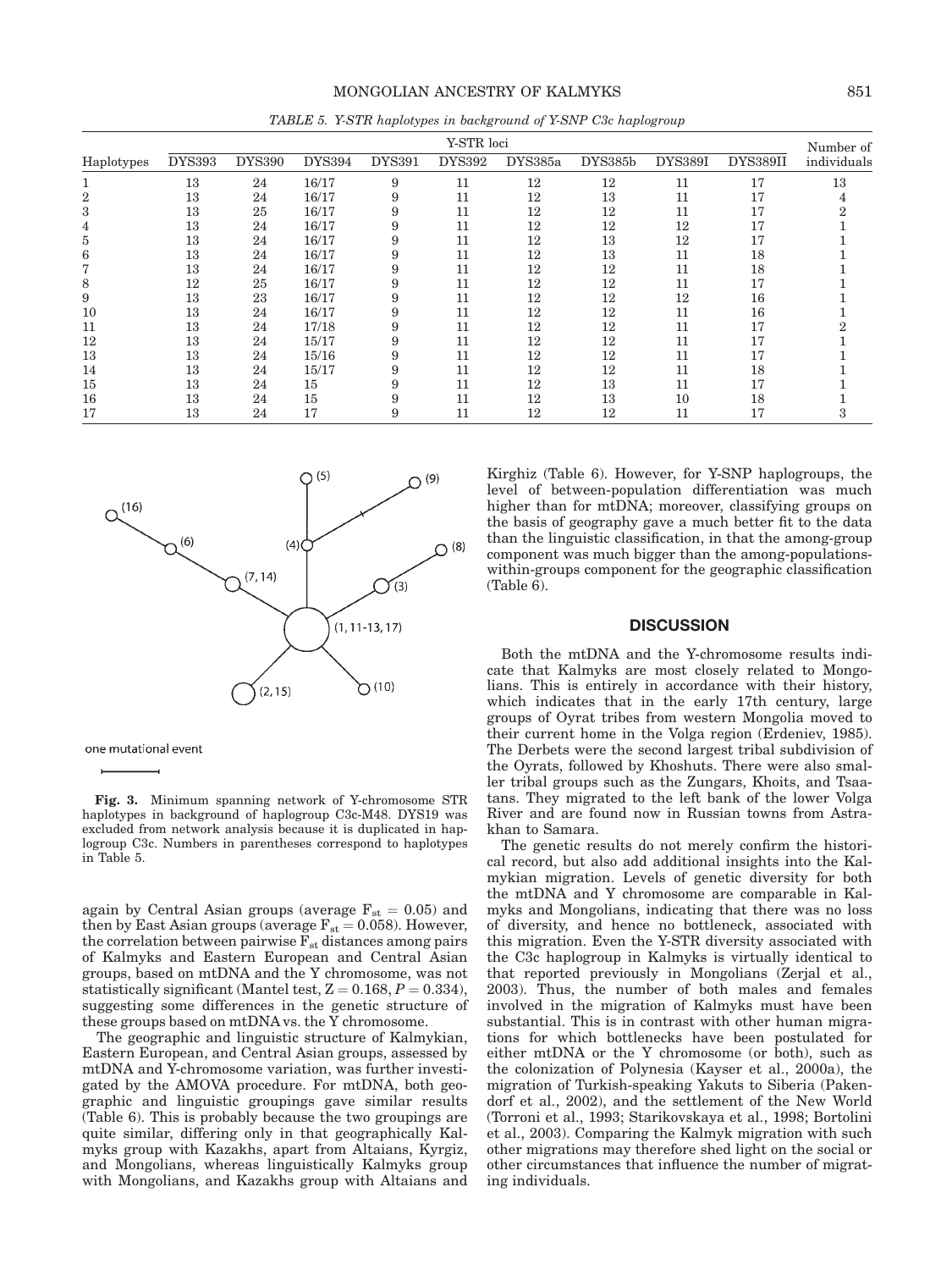TABLE 6. AMOVA results according to different classifications<sup>1</sup>

|                         |                 | mtDNA                                 |                       | Y-SNP           |                                       |                       |  |  |  |
|-------------------------|-----------------|---------------------------------------|-----------------------|-----------------|---------------------------------------|-----------------------|--|--|--|
| Classifications         | Among<br>groups | Among<br>populations<br>within groups | Within<br>populations | Among<br>groups | Among<br>populations<br>within groups | Within<br>populations |  |  |  |
| Geography<br>Linguistic | 4.40<br>4.54    | 0.88<br>0.74                          | 94.72<br>94.72        | 12.22<br>6.62   | 6.53<br>11.17                         | 81.25<br>82.21        |  |  |  |

<sup>1</sup> Geography: Eastern Europe (Russians and Slavs), Central Asia (Mongolians, Kyrgiz, Altaians), and Kalmyks and Kazakhs for mtDNA. Eastern Europe (Russians/North and Russians/Tashkent), Central Asia (Kyrgiz, Mongolians, and Uzbek), and Kazakh and Kalmykians for Y-SNPs. Linguistic: Turkic (Altaians, Kyrgiz, and Kazakh), Mongol-Langam (Mongolians and Kalmyks), and Indo-European (Russians and Slavs) for mtDNA. Turkic (Kazakh, Kyrgiz, and Uzbek), Mongol-Langam (Mongolians and Kalmyks), and Indo-European (Russian/Tashkent and Russians/North) for Y-SNPs (according to Ethnologue: http://www.ethnologue.com/).

The genetic results also indicate that there has been no substantial admixture with Russians, along either paternal or maternal lines, during the 300 years that the Kalmyks have been living in close proximity to Russians. The lack of detectable similarity between Russians and Kalmyks does not simply reflect insufficient time for such admixture to have occurred, since European admixture can be readily detected in African-Americans (Kayser et al., 2003), whose time-depth in North America is comparable to that of Kalmyks in Russia. Other migrations, such as those to Polynesia (Kayser et al., 2000a), were accompanied by substantial admixture, so it appears that there are particular social circumstances that either promote or inhibit admixture. The Kalmyks differ from Russians in language, religion, and subsistence, but it is not clear if these factors alone are sufficient to inhibit admixture, as there is evidence for Russian admixture with Yakuts (Pakendorf et al., 2002), who also differ in language, religion, and subsistence. It may be that the substantial size of the Kalmyk migration (as evidenced by the lack of reduced diversity for either mtDNA or the Y chromosome) inhibited admixture, but further comparison of the Kalmyk migration with other migrations is needed to understand the factors that influence admixture.

The mtDNA and Y-chromosome results are also consistent in indicating some degree of genetic similarity between Kazakhs and Kalmyks. This contrast between Kazakh and Russian admixture with Kalmyks leads to the prediction that the Kalmyk language might show a greater impact (i.e., borrowing) from Kazakh than from Russian, or that the Kazakh language might show an influence of the Kalmykian language. Indeed, despite the fact that Kazakhs speak a Turkic language, there are many Mongolian loan words in Kazakh (L. Johanson, personal communication), although further work is needed to demonstrate a specifically Kalmykian origin of these loan words.

An unusual genetic feature of the Kalmyks is the high frequency of duplicate alleles for the DYS19 locus. While duplicate alleles at DYS19 were found in Mongolians (C. Tyler-Smith, personal communication), they are at a much lower frequency (10.8%) than in Kalmyks (31.3%). In other populations, duplication of DYS19 is extremely rare, occurring at an overall frequency of 0.12% based on 7,772 individuals (Kayser et al., 2000b). This unusual duplication further points to a close relationship of Kalmyks with Mongolians.

# **CONCLUSIONS**

The genetic results support the historical record in that they indicate a close relationship between Kalmyks and Mongolians. Moreover, the genetic results indicate that the Kalmyk migration involved substantial numbers of individuals, and that Kalmyks have not experienced detectable admixture with Russians. Thus, genetic studies of even such recent, relatively well-documented migrations as the Kalmyks can provide additional insights into the circumstances surrounding such migrations. Moreover, contrasting the Kalmyk migration with other migrations that differ in one or more aspects (such as the colonizations of Polynesia or the New World, both of which involved substantial bottlenecks) can shed light on the consequences of human migrations.

# ACKNOWLEDGMENTS

We thank Manfred Kayser and Brigitte Pakendorf for useful discussions. This research was supported by the Max Planck Society, Germany. I.D. was supported by grants from the Italian National Research Council (CNR), within the European Science Foundation Euro Cores Program ''The Origins of Man, Language, and Languages'' (Project JA03-B02).

#### LITERATURE CITED

- Anderson S, Bankier AT, Barrell BG, et al. 1981. Sequence and organization of the human mitochondrial genome. Nature 290: 457–465.
- Bandelt HJ, Forster P, Röhl A. 1999. Median-joining networks for inferring intraspecific phylogenies. Mol Biol Evol 16:37–48.
- Bandelt H-J, Quintana-Murci L, Salas A, Macaulay V. 2002. The fingerprint of phantom mutations in mitochondrial DNA data. Am J Hum Genet 71:1150–1160.
- Bortolini M-C, Salzano FM, Thomas MG, Stuart S, Nasanen SP, Bau CH, Hutz MH, Layrisse Z, Petzl-Erler ML, Tsuneto LT, Hill K, Hurtado AM, Castro-de-Guerra D, Torres MM, Groot H, Michalski R, Nymadawa P, Bedoya G, Bradman N, Labuda D, Ruiz-Linares A. 2003. Y-chromosome evidence for differing ancient demographic histories in the Americas. Am J Hum Genet 73:524–539.
- Comas D, Calafell F, Mateu E, Pérez-Lezaun A, Bosch E, Bertranpetit J. 1997. Mitochondrial DNA variation and the origin of the Europeans. Hum Genet 99:443–449.
- Comas D, Calafell F, Mateu E, Pérez-Lezaun A, Bosch E, Martinez-Arias R, Clarimon J, Facchini F, Fiori G, Luiselli D, Pettener D, Bertranpetit J. 1998. Trading genes along the Silk Road: mtDNA sequences and the origin of Central Asian populations. Am J Hum Genet 63:1824–1838.
- Cordaux R, Saha N, Bentley GR, Aunger R, Sirajuddin SM, Stoneking M. 2003. Mitochondrial DNA analysis reveals diverse histories of tribal populations from India. Eur J Hum Genet 11:253–264.
- Cordaux R, Aunger R, Bentley G, Nasidze I, Saha N, Sirajuddin SM, Stoneking M. 2004. Independent origins of Indian caste and tribal paternal lineages. Curr Biol 14:231–235.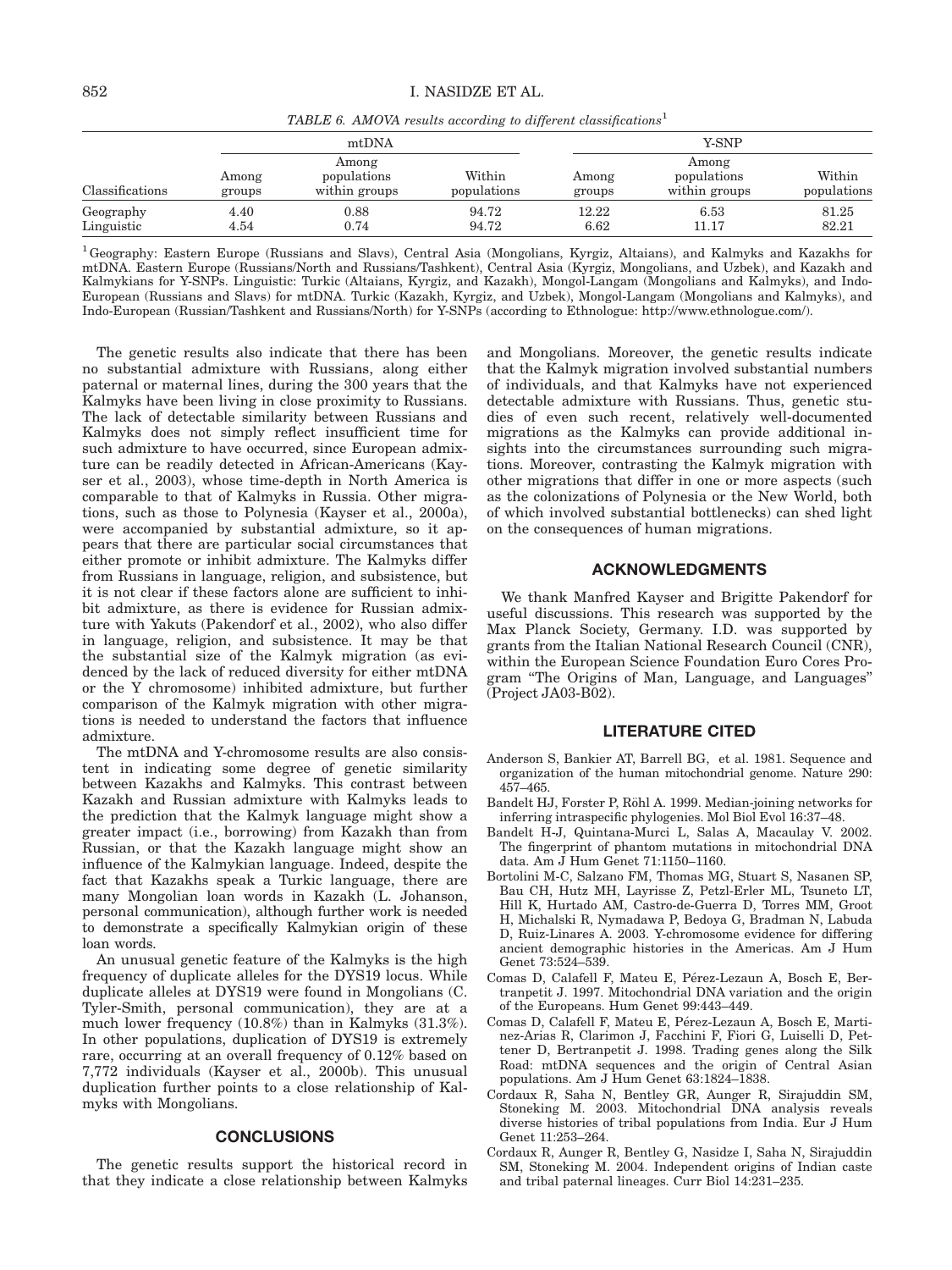Derenko MV, Maliarchuk BA, Denisova GA, Dambueva IK, Kakpakov VT, Dorzhu CM, Luzina FA, Lotosh EA, Ondar UN, Kaplina MI, Zakharov IA. 2002. Molecular genetic differentiation of ethnic populations in southern and eastern Siberia based on mitochondrial DNA polymorphism. Russ J Genet 38:1409–1416.

Erdeniev UE. 1985. Kalmyks. Moscow: Nauka.

- Felsenstein J. 1993. PYLIP (phylogeny inference package) version 3.5c. (http:evolution.genetics.washington.edu/phylip.html)
- Galushkin SK, Spitsyn VA, Crawford MH. 2002. Genetic structure of Mongolic-speaking Kalmyks. Hum Biol 73:823–834.
- Hammer M, Horai S. 1995. Y chromosomal DNA variation and the peopling of Japan. Am J Hum Genet 56:951–962.
- Harihara S, Hirai M, Suutou Y, Shimizu K, Omoto K. 1992. Frequency of a 9-bp deletion in the mitochondrial DNA among Asian populations. Hum Biol 64:161–166.
- Horai S, Murayama K, Hayasaka K, Matsubayashi S, Hattori Y, Fucharoen G, Harihara S, Park KS, Omoto K, Pan IH. 1996. MtDNA polymorphism in East Asian populations, with special reference to the peopling of Japan. Am J Hum Genet 59:579–590.
- Karafet T, Xu L, Du R, Wang W, Feng S, Wells RS, Redd AJ, Zegura SL, Hammer MF. 2001. Paternal population history of East Asia: sources, patterns, and microevolutionary processes. Am J Hum Genet 69:615–628.
- Kayser M, Caglia A, Corach D, Fretwell N, Gehrig C, Graziosi G, Heidorn F, Herrmann S, Herzog B, Hidding M, Honda K, Jobling M, Krawczak M, Leim K, Meuser S, Meyer E, Oesterreich W, Pandya A, Parson W, Penacino G, Perez-Lezaun A, Piccinini A, Prinz M, Schmitt C, Roewer L. 1997. Evaluation of Y chromosomal STRs: a multicenter study. Int J Legal Med 110:125–133.
- Kayser M, Brauer S, Weiss G, Underhill PA, Roewer L, Schiefenhovel W, Stoneking M. 2000a. Melanesian origin of Polynesian Y chromosome. Curr Biol 10:1237–1246.
- Kayser M, Roewer L, Hedman M, Henke L, Henke J, Brauer S, Kruger C, Krawczak M, Nagy M, Dobosz T, Szibor R, de Knijff P, Stoneking M, Sajantila A. 2000b. Characteristics and frequency of germline mutations at microsatellite loci from the human Y chromosome, as revealed by direct observation in father/son pairs. Am J Hum Genet 66:1580–1588.
- Kayser M, Krawczak M, Excoffier L, Dieltjes P, Corach D, Pascali V, Gehrig C, Bernini LF, Jespersen J, Bakker E, Roewer L, de Knijff P. 2001. An extensive analysis of Y-chromosomal microsatellite haplotypes in globally dispersed human populations. Am J Hum Genet 68:990–1018.
- Kayser M, Brauer S, Schadlich H, Prinz M, Batzer MA, Zimmerman PA, Boatin BA, Stoneking M. 2003. Y chromosome STR haplotypes and the genetic structure of U.S. populations of African, European, and Hispanic ancestry. Genome Res 4: 624–634.
- Kittler R, Erler A, Brauer S, Stoneking M, Kayser M. 2003. Apparent intrachromosomal exchange on the human Y chromosome explained by population history. Eur J Hum Genet 11:304–314.
- Kolman CJ, Sambuughin N, Bermingham E. 1996. Mitochondrial DNA analysis of Mongolian populations and implications for the origin of New World founders. Genetics 142:1321– 1334.
- Lahermo P, Sajantila A, Sistonen P, Lukka M, Aula P, Peltonen L, Savontaus ML. 1996. The genetic relationship between the Finns and the Finnish Saami (Lapps): analysis of nuclear DNA and mtDNA. Am J Hum Genet 6:1309–1322.
- Maliarchuk BA, Derenko MV, Solovenchuk LL. 1995. Types of regulatory regions in mitochondrial DNA in eastern Slavs. Russ J Genet 31:846–851.
- Miller SA, Dykes DD, Polesky HF. 1988. A simple salting out procedure for extracting DNA from human nucleated cells. Nucleic Acids Res 16:1215.
- Morral N, Bertranpetit J, Estivill X, Nunes V, Casals T, Gimenez J, Reis A, Varon-Mateeva R, Macek M Jr, Kalaydjieva L, Angelichev D, Dancheva R, Romeo G, Russo MP, Garnerone S, Restagno G, Ferrari M, Magnani C, Claustres M, Desgeorges M, Schwarz M, Dallapiccola B, Novelli G, Ferec C, Dearce M, Nemeti M, Kere T, Anvret M, Dahl N, Kadasi L. 1994. The origin of the major cystic fibrosis mutation  $(\Delta F508)$ in European populations. Nat Genet 7:169–175.
- Oota H, Kitano T, Jin F, Yuasa I, Wang L, Ueda S, Saitou N, Stoneking M. 2002. Extreme mtDNA homogeneity in continental Asian populations. Am J Phys Anthropol 118:146– 153.
- Orekhov V, Poltoraus A, Zhivotovsky LA, Spitsyn V, Ivanov P, Yankovsky N. 1999. Mitochondrial DNA sequence diversity in Russians. FEBS Lett 445:197–201.
- Pakendorf B, Morar LA, Tarskaia M, Kayser M, Soodyall H, Rodewald A, Stoneking M. 2002. Y-chromosomal evidence for a severe reduction in male population size of Yakuts. Hum Genet 110:198–200.
- Pakendorf B, Wiebe V, Tarskaia LA, Spitsyn VA, Soodyall H, Rodewald A, Stoneking M. 2003. Mitochondrial DNA evidence for admixed origins of central Siberian populations. Am J Phys Anthropol 120:211–224.
- Petrischev VN, Kutueva AB, Rychkov YG. 1993. Deletion-insertion polymorphism in ten mongoloid populations of Siberia. Frequency of deletion correlates with the geographical coordinates of the area. Russ J Genet 29:1196–1204.
- Popova SN, Slominskii PA, Galushkin SN, et al. 2002. Polymorphism of glutathione S-transferases M1 and T1 in several populations of Russia. Russ J Genet 38:281–284.
- Redd AJ, Takezaki N, Sherry ST, et al. 1995. Evolutionary history of the COII/tRNA<sup>Lys'</sup> intergenic 9 base pair deletion in human mitochondrial DNAs from Pasific. Mol Biol Evol 12: 604–615.
- Sajantila A, Lahermo P, Anttinen T, Lukka M, Sistonen P, Savontaus ML, Aula P, Beckman L, Tranebjaerg L, Gedde-Dahl T, Issel-Tarver L, DiRienzo A, Pääbo S. 1995. Genes and languages in Europe: an analysis of mitochondrial lineages. Genome Res 5:42–52.
- Sambungyin N, Petrischev VN, Rychkov YG. 1991. DNA polymorphism in Mongols. Mitochondrial DNA RFLP analysis. Russ J Genet 27:2143–2151.
- Schneider S, Roessli D, Excoffier L. 2000. Arlequin version 2.000: a software for population genetics data analysis. Geneva: Genetics and Biometry Laboratory, University of Geneva.
- Schurr TG, Sukernik RI, Starikovskaya YB, Wallace DC. 1999. Mitochondrial DNA variation in Koryaks and Itel'men: population replacement in the Okhotsk Sea-Bering Sea region during the Neolithic. Am J Phys Anthropol 108:1–39.
- Shields GF, Schmiechen AM, Frazier BL, Redd A, Voevoda MI, Reed JK, Ward RH. 1993. MtDNA sequences suggest a recent evolutionary divergence for Beringian and northern North American populations. Am Hum Genet 53:549–562.
- Starikovskaya YB, Sukernik RI, Schurr TG, Kogelnik AM, Wallace DC. 1998. MtDNA diversity in Chukchi and Siberian Eskimos: of ancient Beringia and the peopling of the New World—implications for the genetic history. Am J Hum Genet 5:1473–1491.
- Torroni A, Sukernik RI, Schurr TG, Starikorskaya YB, Cabell MF, Crawford MH, Comuzzie AG, Wallace DC. 1993. MtDNA variation of aboriginal Siberians reveals distinct genetic affinities with Native Americans. Am J Hum Genet 53: 591–608.
- Underhill PA, Shen P, Lin AA, Jin L, Passarino G, Yang WH, Kauffman E, Bonne-Tamir B, Bertranpetit J, Francalacci P, Ibrahim M, Jenkins T, Kidd JR, Mehdi SQ, Seielstad MT, Wells RS, Piazza A, Davis RW, Feldman MW, Cavalli-Sforza LL, Oefner PJ. 2000. Y chromosome sequence variation and the history of human populations. Nat Genet 26:358–361.
- Vigilant L, Pennington R, Harpending H, Kocher TD, Wilson AC. 1989. Mitochondrial DNA sequences in single hairs from a southern African population. Proc Natl Acad Sci USA 86: 9350–9354.
- Wells RS, Yuldasheva N, Ruzibakiev R, Underhill PA, Evseeva I, Blue-Smith J, Jin L, Su B, Pitchappan R, Shanmugalakshmi S, Balakrishnan K, Read M, Pearson NM, Zerjal T, Webster MT, Zholoshvili I, Jamarjashvili E, Gambarov S, Nikbin B, Dostiev A, Aknazarov O, Zalloua P, Tsoy I, Kitaev M, Mirrakhimov M, Chariev A, Bodmer WF. 2001. The Eurasian heartland: a continental perspective on Ychromosome diversity. Proc Natl Acad Sci USA 98:10244– 10249.